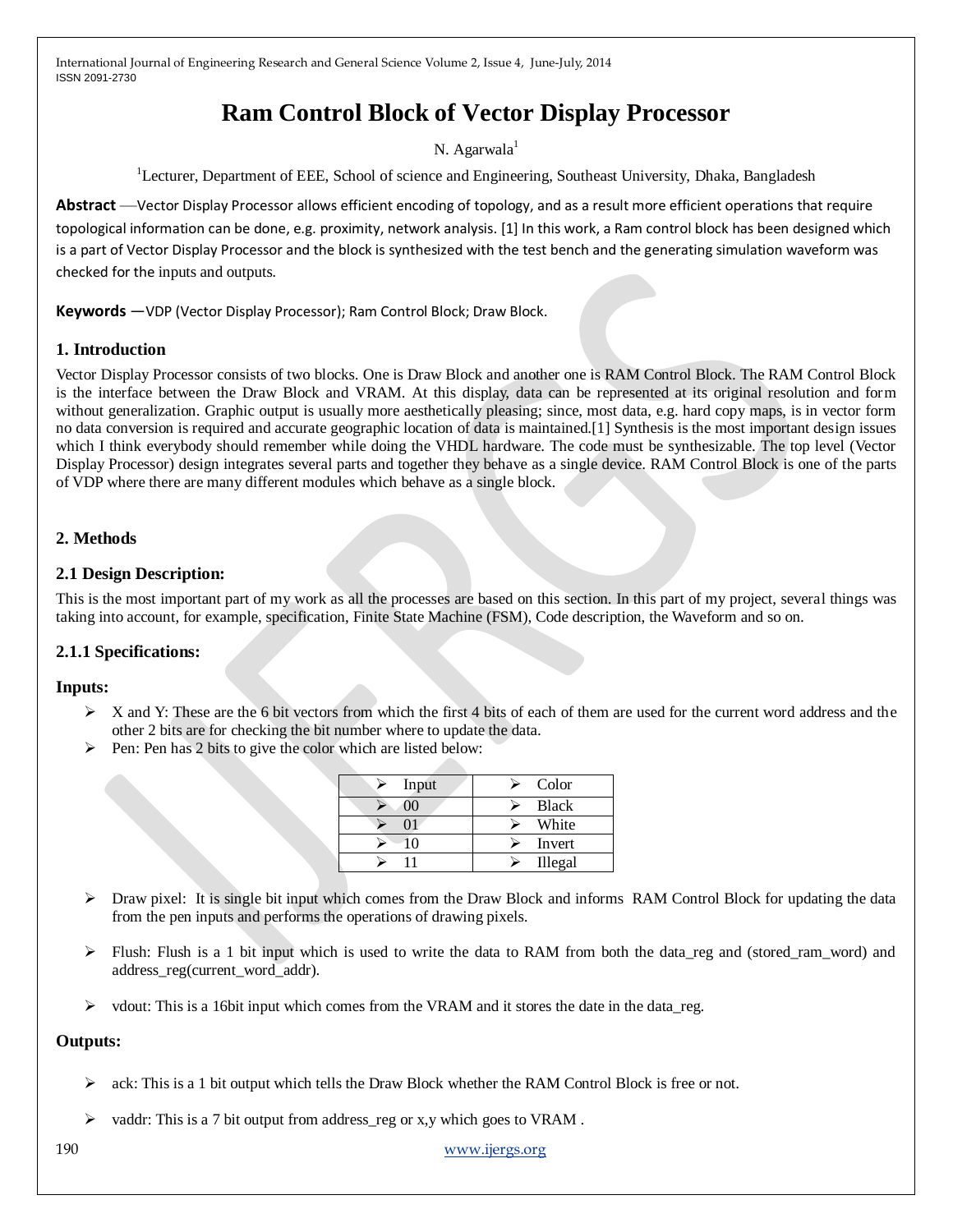- $\triangleright$  Vdin: This is a 16 bit output which goes to the VRAM.
- $\triangleright$  Vwrite: This is the output which goes to the VRAM.

#### **Registers:**

- Address\_reg (Current\_word\_addr): This is 8 bit register where the first 4 bit of both the inputs  $(x,y)$  come and stores current word address.
- $\triangleright$  Data\_reg (stored\_ram\_word): This is 16 bit register which stores the data according to the 16 bit pixels.

# **2.1.2 The Finite State machine:**



## **Fig 1: Flow Chart of FSM**

The Finite State machine consists of four states which are described below:

 $\triangleright$  rest\_state: This is the idle state in which state RAM Control Block has nothing to work. In this state the Reset = 1, meaning that it will reset all the previous values and also  $ack = 1$ ' which means that now the RAM Control Block is ready to accept the data from the Draw Block. In the rest state two commands might come, one is Drawpixel = '1' or Flush = '1'. If it will get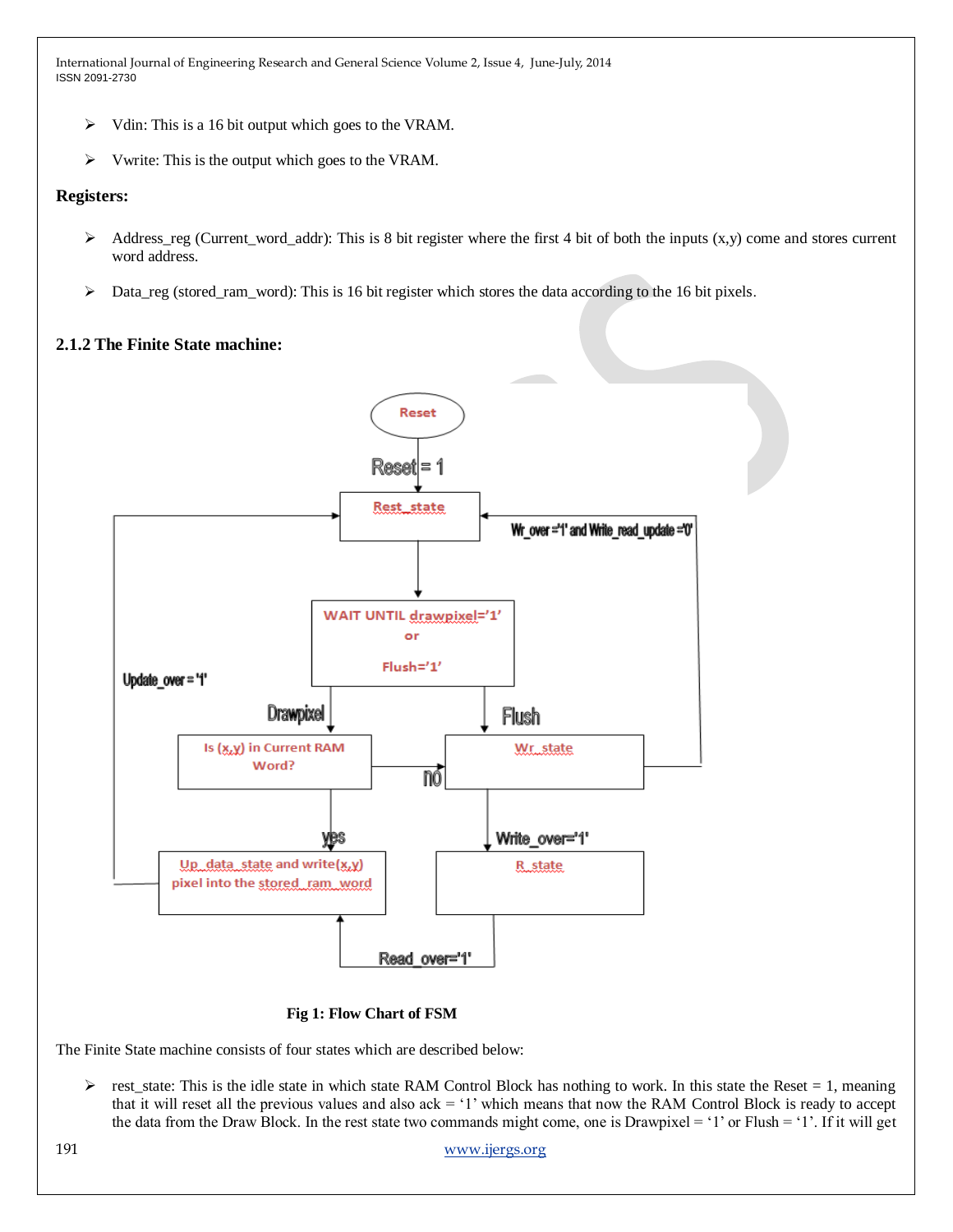the drawpixel = ' 1' then it will check one more condition, whether  $(x,y)$  = Current RAM Word or not. If the answer is 'yes' then it will directly go to up data state and if 'no' then it will go to Wr\_state. In the case of Flush, if the command is Flush  $=$ '1' then it will immediately go to the write state.

- $\triangleright$  Wr\_state: This is the next state after rest which is used to write data to the RAM. The system can be in Wr-state because of two commands. One when Flush = '1' and another when  $(x,y)$  is not same as Current RAM Word. In the case of Flush, it will just flush the present data to the two registers. In another case, it will take the data from the two registers and write the data to the RAM. After performing all the operation if the value of write over  $=$  '1' and write read update  $=$  '0' then it will go back to the idle state and update the ack = '1'meeaning that RAM Control Block has performs all the operations and waiting for the next operation to do from the Draw Block.
- R state: This is the next state after the Wr\_state when it will get the command like Write\_over = '1'. At this state the only work is to read the Data from the RAM. After this state the data read from the Data neeede to be updated. So, whenever the R\_state will give a value of '1' it will go to the up\_data\_state to update the data.
- $\triangleright$  Update\_data\_state: This is the nest state after the R\_state. After updating the data it will go to the rest state.

# **2.1.3 Description of Code:**

The code consists of one Entity and an Architecture

- $\triangleright$  ENTITY RAM\_CONTROL\_BLOCK: In this Entity all the input and output ports are define. Some are for the interfacing with the Draw Block and some are for VRAM.
- ARCHITECTURE RAM\_CONTROL\_BLOCK\_BEHAVIOUR: This Architecture consists of FIVE processes which are described below:
- $\triangleright$  PSTATE\_PROC: This is a short process which depends on the clock. When the value of clock will be '1'it will go to next state from the present state. When the reset will be '1' it will make the next state as the rest state.
- $\triangleright$  TIME: In this process all the necessary variables and constants are declared as integer and some of them assigned the fixed values. Here, different formulas are used to calculate the time to get the frequency measurements. Here, the operation and the number of clock cycles for both the read and write has been done for all fours states.
- $\triangleright$  STATE TRANSITION: This is process is all about the transition of the states and depends on the value of data bit signal which is the combination of drawpixel and flush. If the data but  $g$ is ="00" it will be in the rest state. If the data bit sig  $=$ "01", it will go to the wr\_state. If the data bit\_sig ="10", then it will check whether the word\_sig = addr\_reg. If the value is same then it will go to the up\_data\_state otherwise it will go to the wr\_state. After performing the operation in the wr\_state it wil go to either the rest\_stae (if all other operations is finished) or will go to the r\_state. In the r\_state, it will read the data and after that it will go to the up data state and after updating the data it will go to the rest state.
- $\triangleright$  DATA\_RAM\_WORD: In this process it always update the value of data\_reg depending on the value of x1 which is being calculated every state.
- $\triangleright$  ADDRESS\_REG: In this process for loop is used to get the value of word\_sig. In this process the value of vaddr is updated with the value of data reg.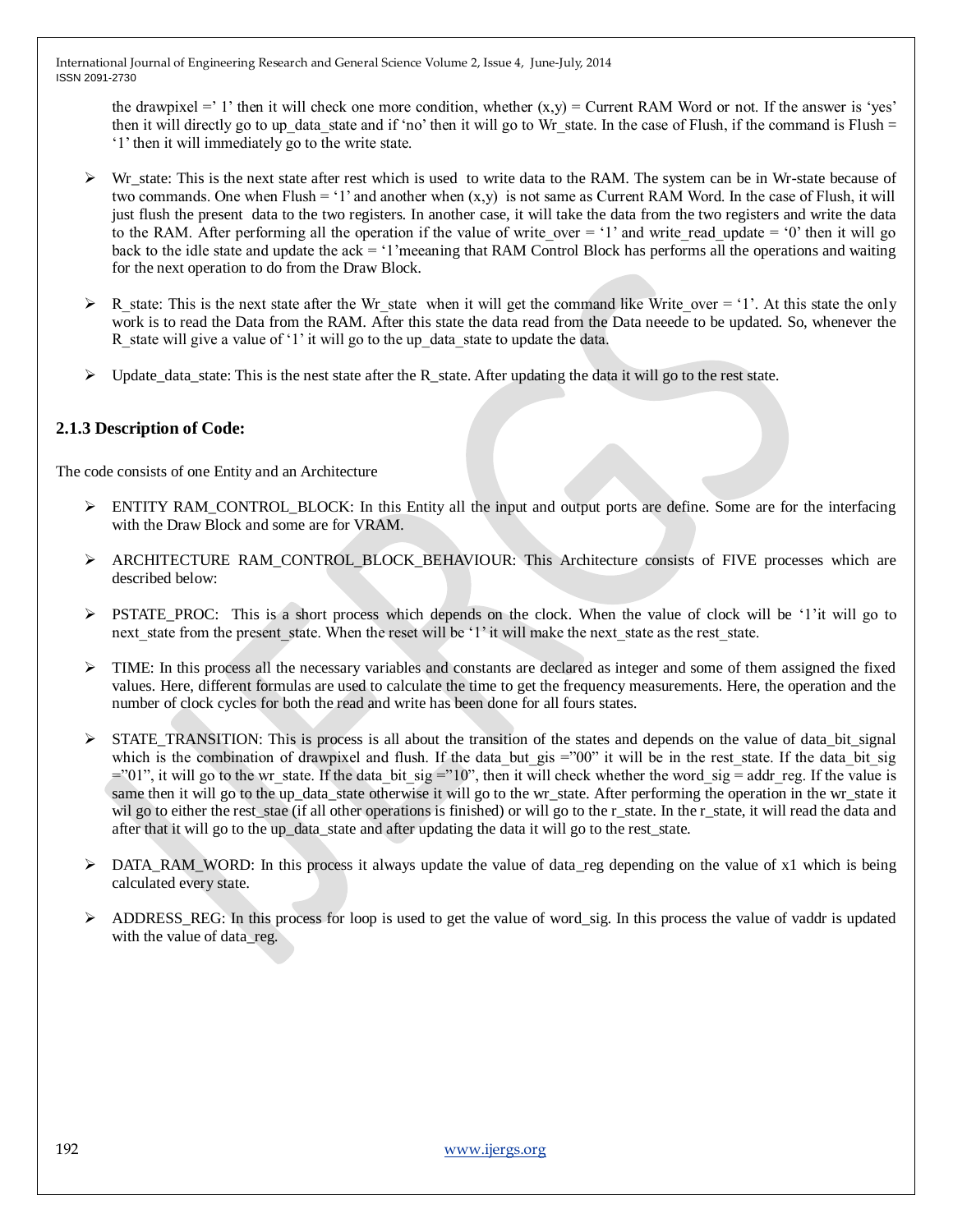# **3. Results:**

## **3.1.1 Waveform:**

| □编码器   X 和商业业   M   为两   ★ ★★   M   700 未生活照明   改更 型 型              |                                  |                           |                                 |                        | 書店 所当    |         | ■ 电型 ■ 一        | $\mathcal{R} \otimes \mathcal{R} \otimes \mathcal{R}$ |               |
|---------------------------------------------------------------------|----------------------------------|---------------------------|---------------------------------|------------------------|----------|---------|-----------------|-------------------------------------------------------|---------------|
| 中出資源                                                                |                                  |                           |                                 | Contare                |          | 之 双核目面  | Leyes& HimsLetz | 工                                                     |               |
| <b>IS now default</b>                                               |                                  |                           |                                 |                        |          |         |                 |                                                       |               |
| <b>TRIBAGHI</b>                                                     |                                  |                           |                                 |                        |          |         |                 |                                                       |               |
| has pertrait blockstone<br><b>Fairs control block from</b>          |                                  |                           |                                 |                        |          |         |                 |                                                       |               |
| <b>Jian control Module</b>                                          | <b>ILEASE</b>                    | <b>ARABA</b>              | VICOTI                          |                        |          |         |                 |                                                       | <b>VETATE</b> |
| Value James Judge                                                   | <b>Control</b>                   | <b>MARALES</b>            | 100001                          |                        |          |         |                 |                                                       | con.          |
| two control Seduters                                                | .                                |                           | <b>KO</b>                       |                        |          | œ       |                 |                                                       |               |
| Two control Mortish and me<br>News control Dock/Resk                |                                  |                           |                                 |                        |          |         |                 |                                                       |               |
| han control blockrack.                                              |                                  |                           |                                 |                        |          |         |                 |                                                       |               |
| <b>Jan control modelvaddi</b>                                       | <b>HERRICHE</b>                  | ,,,,,,,,                  | <b>MODERNI</b>                  |                        |          |         |                 |                                                       |               |
| veri control block/vierts                                           |                                  |                           |                                 |                        |          |         |                 |                                                       |               |
| Tues, contrat, Mech Avenue,<br>m<br>are control theologically       | 00000000100001<br>10001000120001 | <b>DECERECERED EXECUT</b> | <b>ALARALARARE TOOOOOOOOOOO</b> | <b>INTERNATIONALLY</b> |          |         |                 |                                                       |               |
| an unitar likelyhod year                                            | OCCOSSI                          | 3333330                   |                                 |                        |          |         |                 |                                                       |               |
| have continue brock/histor rang                                     | 10001000130011                   |                           |                                 |                        |          |         |                 |                                                       |               |
| <b>John purtrat block bides</b>                                     |                                  |                           |                                 |                        |          |         |                 |                                                       |               |
| Tradicional bridges was<br><b>New cristric Mackgover</b>            |                                  |                           |                                 |                        |          |         |                 |                                                       |               |
| <b>They printed blutchings</b>                                      |                                  |                           |                                 |                        |          |         |                 |                                                       |               |
| has setted bodywell so                                              | <b>CERTIFICATE</b>               | <b>ULEARAIL</b>           | <b>TOO HALL</b>                 |                        |          |         |                 |                                                       |               |
| June control block/table bit our                                    |                                  |                           |                                 |                        | tio.     |         | w               |                                                       |               |
| then control blookferring read upon<br>Fort control productives and |                                  |                           |                                 |                        |          |         |                 |                                                       |               |
| men control block tapdate anno-                                     |                                  |                           |                                 |                        |          |         |                 |                                                       |               |
| <b>Aven</b> , particul block threat                                 |                                  |                           |                                 |                        |          |         |                 |                                                       |               |
| New Jamese Modulate and                                             |                                  |                           |                                 |                        |          |         |                 |                                                       |               |
| Ave. parked Mackiwite ave.<br>Alex cardool block between sible      | <b>Calabo</b>                    | ait state                 |                                 |                        |          |         |                 |                                                       |               |
| draws carriers Hostzimst kinks                                      | <b>Catalo</b>                    | est state.                |                                 |                        | or state | er show |                 |                                                       | 1,500         |
|                                                                     |                                  |                           |                                 |                        |          |         |                 |                                                       |               |
| Notes                                                               | 700 mm                           |                           |                                 |                        |          |         |                 |                                                       | <b>UCI ma</b> |
| <b>Three</b> 1                                                      | <b>ILCO IN</b>                   | <b>C. Pitters</b>         | 67 nm                           |                        |          | \$50 mm | $10 - 10$       |                                                       |               |



In this waveform we can see the values of all the inputs and outputs. Here, the inputs values are given differently to check the expected outputs in all cases.

# **3.1.2. The Synthesis Result:**

|                                                                                                                                                           | Synplify * Pro<br>Octo: Corona, 107 Waterly, 20 Velker                                                                                                                                                                                                                                                                                                                                                                                                                                                                                                                                                                                                                                                                                                                                                                                                                                                                                                                                                                                                                                                                                                                                                                                                                                                                                                                                                                                                                                                                                                                                                                                                                                                                                                                                                                                                                                                                                                                                                                                                                                                                                                                                                                                                                                                                                                                                                                                                                                                                                                                                                                                                                                                                                                                                                                                                                                                                                                                                                                                                                                                                                                             |                                                                                                                                                                                                                                                                                                                                                                                                                                                                                               |            |  |  |  |  |  |  |  |  |
|-----------------------------------------------------------------------------------------------------------------------------------------------------------|--------------------------------------------------------------------------------------------------------------------------------------------------------------------------------------------------------------------------------------------------------------------------------------------------------------------------------------------------------------------------------------------------------------------------------------------------------------------------------------------------------------------------------------------------------------------------------------------------------------------------------------------------------------------------------------------------------------------------------------------------------------------------------------------------------------------------------------------------------------------------------------------------------------------------------------------------------------------------------------------------------------------------------------------------------------------------------------------------------------------------------------------------------------------------------------------------------------------------------------------------------------------------------------------------------------------------------------------------------------------------------------------------------------------------------------------------------------------------------------------------------------------------------------------------------------------------------------------------------------------------------------------------------------------------------------------------------------------------------------------------------------------------------------------------------------------------------------------------------------------------------------------------------------------------------------------------------------------------------------------------------------------------------------------------------------------------------------------------------------------------------------------------------------------------------------------------------------------------------------------------------------------------------------------------------------------------------------------------------------------------------------------------------------------------------------------------------------------------------------------------------------------------------------------------------------------------------------------------------------------------------------------------------------------------------------------------------------------------------------------------------------------------------------------------------------------------------------------------------------------------------------------------------------------------------------------------------------------------------------------------------------------------------------------------------------------------------------------------------------------------------------------------------------------|-----------------------------------------------------------------------------------------------------------------------------------------------------------------------------------------------------------------------------------------------------------------------------------------------------------------------------------------------------------------------------------------------------------------------------------------------------------------------------------------------|------------|--|--|--|--|--|--|--|--|
| <b>Di Ruan</b>                                                                                                                                            |                                                                                                                                                                                                                                                                                                                                                                                                                                                                                                                                                                                                                                                                                                                                                                                                                                                                                                                                                                                                                                                                                                                                                                                                                                                                                                                                                                                                                                                                                                                                                                                                                                                                                                                                                                                                                                                                                                                                                                                                                                                                                                                                                                                                                                                                                                                                                                                                                                                                                                                                                                                                                                                                                                                                                                                                                                                                                                                                                                                                                                                                                                                                                                    |                                                                                                                                                                                                                                                                                                                                                                                                                                                                                               |            |  |  |  |  |  |  |  |  |
| <b>IS GALFINDE</b>                                                                                                                                        | and # 1 mod like ; Alkakali                                                                                                                                                                                                                                                                                                                                                                                                                                                                                                                                                                                                                                                                                                                                                                                                                                                                                                                                                                                                                                                                                                                                                                                                                                                                                                                                                                                                                                                                                                                                                                                                                                                                                                                                                                                                                                                                                                                                                                                                                                                                                                                                                                                                                                                                                                                                                                                                                                                                                                                                                                                                                                                                                                                                                                                                                                                                                                                                                                                                                                                                                                                                        | $+1.1$                                                                                                                                                                                                                                                                                                                                                                                                                                                                                        |            |  |  |  |  |  |  |  |  |
|                                                                                                                                                           | (B) Lane, r) : cripatament, Juan<br>$= 12.744$                                                                                                                                                                                                                                                                                                                                                                                                                                                                                                                                                                                                                                                                                                                                                                                                                                                                                                                                                                                                                                                                                                                                                                                                                                                                                                                                                                                                                                                                                                                                                                                                                                                                                                                                                                                                                                                                                                                                                                                                                                                                                                                                                                                                                                                                                                                                                                                                                                                                                                                                                                                                                                                                                                                                                                                                                                                                                                                                                                                                                                                                                                                     | 1146<br>Tom.<br><b>JOHNAMA</b><br><b>There</b>                                                                                                                                                                                                                                                                                                                                                                                                                                                |            |  |  |  |  |  |  |  |  |
| <b>Continent</b>                                                                                                                                          | El CIP, COVILLE, MASS. 13, JAMES, Hanne Brainfall (1998).                                                                                                                                                                                                                                                                                                                                                                                                                                                                                                                                                                                                                                                                                                                                                                                                                                                                                                                                                                                                                                                                                                                                                                                                                                                                                                                                                                                                                                                                                                                                                                                                                                                                                                                                                                                                                                                                                                                                                                                                                                                                                                                                                                                                                                                                                                                                                                                                                                                                                                                                                                                                                                                                                                                                                                                                                                                                                                                                                                                                                                                                                                          | 10 AT NAME<br>23-11 00:18 36-1988<br><b>CANDRO</b>                                                                                                                                                                                                                                                                                                                                                                                                                                            |            |  |  |  |  |  |  |  |  |
| ALCOHOL: U                                                                                                                                                | <b>Ell</b> dan a<br><b>BE FINE - EXECUTIVES AND REPAIR OF PROVIDING FERENTIALS</b>                                                                                                                                                                                                                                                                                                                                                                                                                                                                                                                                                                                                                                                                                                                                                                                                                                                                                                                                                                                                                                                                                                                                                                                                                                                                                                                                                                                                                                                                                                                                                                                                                                                                                                                                                                                                                                                                                                                                                                                                                                                                                                                                                                                                                                                                                                                                                                                                                                                                                                                                                                                                                                                                                                                                                                                                                                                                                                                                                                                                                                                                                 | 11 ED Lewis<br>23 11 48 19 Jan-2004<br>Orechaer<br>which a structure and change interior-<br>14 El series<br><b>Chrysler</b>                                                                                                                                                                                                                                                                                                                                                                  |            |  |  |  |  |  |  |  |  |
| <b>Ra Cheven Film</b>                                                                                                                                     | $\frac{1}{2}$ $\frac{1}{2}$                                                                                                                                                                                                                                                                                                                                                                                                                                                                                                                                                                                                                                                                                                                                                                                                                                                                                                                                                                                                                                                                                                                                                                                                                                                                                                                                                                                                                                                                                                                                                                                                                                                                                                                                                                                                                                                                                                                                                                                                                                                                                                                                                                                                                                                                                                                                                                                                                                                                                                                                                                                                                                                                                                                                                                                                                                                                                                                                                                                                                                                                                                                                        | 22111115-00-009<br>D<br>A FOUR-ROAD AND JUST 2012 MAIN WAY<br><b>ARTIST</b><br>A AALCOMBIC AUSS  114<br><b>Breakly</b><br>21413745-56-500                                                                                                                                                                                                                                                                                                                                                     |            |  |  |  |  |  |  |  |  |
| <b>QB</b> hat instrumention.                                                                                                                              |                                                                                                                                                                                                                                                                                                                                                                                                                                                                                                                                                                                                                                                                                                                                                                                                                                                                                                                                                                                                                                                                                                                                                                                                                                                                                                                                                                                                                                                                                                                                                                                                                                                                                                                                                                                                                                                                                                                                                                                                                                                                                                                                                                                                                                                                                                                                                                                                                                                                                                                                                                                                                                                                                                                                                                                                                                                                                                                                                                                                                                                                                                                                                                    | A RAN CONTROL ALCOHOL 2011A<br>min-Film<br>33 12 4 2 1 4 - Jan 1004<br>the Long and Lat. Joseph<br><b>Saints</b>                                                                                                                                                                                                                                                                                                                                                                              |            |  |  |  |  |  |  |  |  |
| <b>QE Insterministic Options</b>                                                                                                                          | <b>Historica</b>                                                                                                                                                                                                                                                                                                                                                                                                                                                                                                                                                                                                                                                                                                                                                                                                                                                                                                                                                                                                                                                                                                                                                                                                                                                                                                                                                                                                                                                                                                                                                                                                                                                                                                                                                                                                                                                                                                                                                                                                                                                                                                                                                                                                                                                                                                                                                                                                                                                                                                                                                                                                                                                                                                                                                                                                                                                                                                                                                                                                                                                                                                                                                   | MUDWEST BOOT  ANDER<br>101.746<br>23 11 12 13 14 16 16 17 18 18                                                                                                                                                                                                                                                                                                                                                                                                                               |            |  |  |  |  |  |  |  |  |
| <b>BA</b> AALFAC INGINEERING                                                                                                                              | that:<br><b>NY HATERS: IN HAND</b><br>31.11.34784 (c)<br>PRIVAGE<br><b>Assets</b>                                                                                                                                                                                                                                                                                                                                                                                                                                                                                                                                                                                                                                                                                                                                                                                                                                                                                                                                                                                                                                                                                                                                                                                                                                                                                                                                                                                                                                                                                                                                                                                                                                                                                                                                                                                                                                                                                                                                                                                                                                                                                                                                                                                                                                                                                                                                                                                                                                                                                                                                                                                                                                                                                                                                                                                                                                                                                                                                                                                                                                                                                  | 400 Mal 3: Middleswoods Br Control 8000  Silvers<br>2141111414<br><b>Day File</b><br>Girl 1-10 yrs Jun 2000<br>are constant dealer also<br>say Fer<br><b>BACCONTROL BUTCH, Institut</b><br>of the<br>TO LETTER AN ARM                                                                                                                                                                                                                                                                         |            |  |  |  |  |  |  |  |  |
| AL INVESTIGATI<br>President of AAL<br><b>All comments</b><br>· Audio Constitution<br><b>PSR Circulas</b><br><b>Import Roads</b><br>ы<br><b>STATISTICS</b> | Foreign Februari announce<br>RAN CONTROL BLOCK  RAN CONTROL  27 17 18<br>Vid course<br><b>STAN</b><br>a.<br>Pounting Response Wash, Longbolle-<br>Gilmi<br>FAM 2009-21-31200 - FAM 2007-21-2 2012-28<br><b>Mid Galader</b><br>build parties a detailed capable. In this crisis in assumed a dis-<br>GELONGIA, ROSE - GELONGIA - FORMA<br>Mail Liamento<br>1409<br><b>CLAIR</b><br>Higginal for Lip Units, Joseph Ford Medicine, Appending 177<br><b>Well consider</b><br><b>INC</b><br>$\alpha$ m<br>Foreign Engineer for CITY of no UR colored ST develop at<br>1964 DONALD, ROOK  AND CONTRACT THEFT<br>Mid Column<br>÷<br>A 44 LONGIN CO STARTED<br><b>FOR MILE AND RESIDENCE INTO AN ART</b><br><b>SHILLING BOOK &amp; SHILLING &amp; STORE</b><br>that computer<br>$-1$<br>Wrashidan potentials funds were 15, nastareancy, data column, state  has column,  To color<br>Will Corante<br>ter<br><b>GULL</b><br><b>ITE</b><br>Western express to M or Dilling A count. (INCONSTANCE), AND CATALL, THERE<br><b>Mail Currente:</b><br><b>CLIO</b><br>rantal<br>liadeny nave treshabes as no.<br>Gangder Hannet<br>MACHINERY TO THE SAN COUNTY - HOTCHES<br>calir.<br>ENVIT-Serve selections process for sup-a vehicle and Labour.<br><b>SHI DAVIS BUSINE SHADARILE TEAMS</b><br>Well conjune:<br><b>Nikel Comprès</b><br><b>COOK</b><br>Dated United by the constitution is not control the exercise. If and JUNEAULA ALCOHOL: A RAN JUNEAULA - 2011 (1997).<br>Expression amales for 14 - Analytics constitutions<br>GELOWICAL MOSTLY FOR COMPOSITION STATES<br><b>Visit Garanter</b><br><b>GATE</b><br>16.81<br>POOR OR AND AND CAR CARPEN THIS SUBMIT COMMITTEE IS TO SERVE TO A RELEASE TO A RELEASE.<br><b>Mid-Harader</b><br>siles all allowed relationship and tax paintings.<br>FAIR CONSUL BLUCK  HAR LONDLE  211 01 011<br><b>Well Consider</b><br><b>COLLEGE</b><br>Religious assembly district states and the service of the marketing company state. All 12. Total CONTROL  The CONTROL<br>TEGOVALIST<br>特性点<br>AR WARNER AVAILABLE START ANNE A, LEGAN TROUGH . CAST, LLASSIN, MUSIC  CAST, LLASSIN,  2014-010<br><b>Well complete</b><br><b>GAS</b><br>SARGERY HAVE THE THEFT MAKING CORRECTED AT THE CONTROL BLIZZ  THAT CURRICLE  THAT IS NO<br>Mid-chainer<br><b>CALLE</b><br>Pulsecateda em Mode in OM<br><b>GOLF</b> Flassen<br>of Show<br><b>BAM CORPUS  ISLEEPS</b><br>stress<br>shakatak desain penginanyakan alan aktirak<br><b>FASTOSTOR</b> TO ELECT<br>TOO Places<br>business to its air south.<br><b>NRLUNDAL COURS</b><br><b>DOCUMENT</b><br>17111<br><b>STEEL</b><br>(State a Anarka and a Checke lastly FR to 197 pathol assess total area.)<br>RADE GORTNIA (  TOLER BELL<br><b>Bod's Presid</b><br><b>HTME</b><br>This inverty rescal instance a place well wide data. Reveal is,<br>Tory suffreeed:<br>THE CONTROL - HOTCH-<br><b>Halicity</b><br>delinery lead to all principality successful and an information and all<br>TODAY (Rappar)<br>SHIT COURSE - STOLET -<br>air peach, middi again (00) pilmi ispici vind a.<br><b>BOONHOUSE</b><br><b>HARLOUGHLAND STILLERS</b><br>an.<br><b>MASSIN</b><br>ЪT<br>TO SAN - Morrer | BALCOMIROL BOOK  . 11/14<br><b>Lankel</b><br>21.11.11 to Jan 2000<br>An CHAPROL MODEL  VISITAL<br><b>Landon (Game)</b><br>24 km k 14 Sec 2000<br>BALLYMOREA MARINE  and lat.<br>ALCOHOL: NUMBER<br>contribu-<br>MUSHINAJNOS  1948<br>23 11 M 18 Air-2004<br>TAKAR GRIS L<br>MILCONTROL BUILD  IN HE<br>21118919 Jan 2000<br>ing File<br><b>MCCONTROL BUILD - SPINNING</b><br><b>GALITAL</b><br>All sense in January.<br>118<br><b>Highland</b><br>01111111A.06-2008<br><b>BEAULTS</b><br>1111 |            |  |  |  |  |  |  |  |  |
| Ti monte (F)                                                                                                                                              |                                                                                                                                                                                                                                                                                                                                                                                                                                                                                                                                                                                                                                                                                                                                                                                                                                                                                                                                                                                                                                                                                                                                                                                                                                                                                                                                                                                                                                                                                                                                                                                                                                                                                                                                                                                                                                                                                                                                                                                                                                                                                                                                                                                                                                                                                                                                                                                                                                                                                                                                                                                                                                                                                                                                                                                                                                                                                                                                                                                                                                                                                                                                                                    |                                                                                                                                                                                                                                                                                                                                                                                                                                                                                               |            |  |  |  |  |  |  |  |  |
|                                                                                                                                                           | <b>Javan</b>                                                                                                                                                                                                                                                                                                                                                                                                                                                                                                                                                                                                                                                                                                                                                                                                                                                                                                                                                                                                                                                                                                                                                                                                                                                                                                                                                                                                                                                                                                                                                                                                                                                                                                                                                                                                                                                                                                                                                                                                                                                                                                                                                                                                                                                                                                                                                                                                                                                                                                                                                                                                                                                                                                                                                                                                                                                                                                                                                                                                                                                                                                                                                       |                                                                                                                                                                                                                                                                                                                                                                                                                                                                                               |            |  |  |  |  |  |  |  |  |
| con Permanent                                                                                                                                             | me.2.                                                                                                                                                                                                                                                                                                                                                                                                                                                                                                                                                                                                                                                                                                                                                                                                                                                                                                                                                                                                                                                                                                                                                                                                                                                                                                                                                                                                                                                                                                                                                                                                                                                                                                                                                                                                                                                                                                                                                                                                                                                                                                                                                                                                                                                                                                                                                                                                                                                                                                                                                                                                                                                                                                                                                                                                                                                                                                                                                                                                                                                                                                                                                              |                                                                                                                                                                                                                                                                                                                                                                                                                                                                                               |            |  |  |  |  |  |  |  |  |
|                                                                                                                                                           |                                                                                                                                                                                                                                                                                                                                                                                                                                                                                                                                                                                                                                                                                                                                                                                                                                                                                                                                                                                                                                                                                                                                                                                                                                                                                                                                                                                                                                                                                                                                                                                                                                                                                                                                                                                                                                                                                                                                                                                                                                                                                                                                                                                                                                                                                                                                                                                                                                                                                                                                                                                                                                                                                                                                                                                                                                                                                                                                                                                                                                                                                                                                                                    |                                                                                                                                                                                                                                                                                                                                                                                                                                                                                               |            |  |  |  |  |  |  |  |  |
|                                                                                                                                                           |                                                                                                                                                                                                                                                                                                                                                                                                                                                                                                                                                                                                                                                                                                                                                                                                                                                                                                                                                                                                                                                                                                                                                                                                                                                                                                                                                                                                                                                                                                                                                                                                                                                                                                                                                                                                                                                                                                                                                                                                                                                                                                                                                                                                                                                                                                                                                                                                                                                                                                                                                                                                                                                                                                                                                                                                                                                                                                                                                                                                                                                                                                                                                                    |                                                                                                                                                                                                                                                                                                                                                                                                                                                                                               |            |  |  |  |  |  |  |  |  |
| as it as a                                                                                                                                                |                                                                                                                                                                                                                                                                                                                                                                                                                                                                                                                                                                                                                                                                                                                                                                                                                                                                                                                                                                                                                                                                                                                                                                                                                                                                                                                                                                                                                                                                                                                                                                                                                                                                                                                                                                                                                                                                                                                                                                                                                                                                                                                                                                                                                                                                                                                                                                                                                                                                                                                                                                                                                                                                                                                                                                                                                                                                                                                                                                                                                                                                                                                                                                    |                                                                                                                                                                                                                                                                                                                                                                                                                                                                                               |            |  |  |  |  |  |  |  |  |
|                                                                                                                                                           |                                                                                                                                                                                                                                                                                                                                                                                                                                                                                                                                                                                                                                                                                                                                                                                                                                                                                                                                                                                                                                                                                                                                                                                                                                                                                                                                                                                                                                                                                                                                                                                                                                                                                                                                                                                                                                                                                                                                                                                                                                                                                                                                                                                                                                                                                                                                                                                                                                                                                                                                                                                                                                                                                                                                                                                                                                                                                                                                                                                                                                                                                                                                                                    |                                                                                                                                                                                                                                                                                                                                                                                                                                                                                               | 113108-013 |  |  |  |  |  |  |  |  |